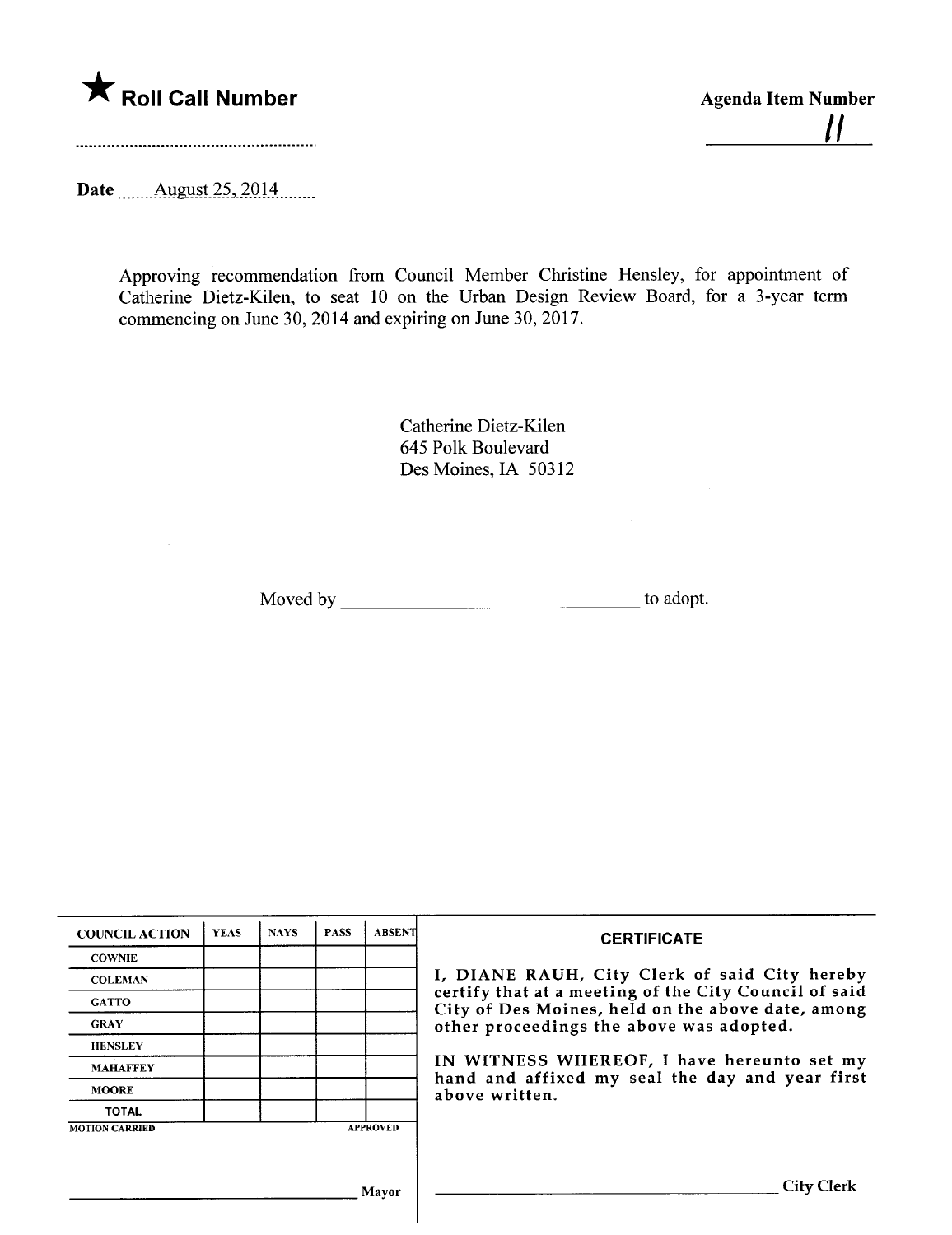## City of Des Moines, Iowa Boards and Commissions Board Composition

## Urban Design Review Board

| Description:   | Makes recommendations to the City Council on design of public projects and private<br>development projects located downtown, in City business parks, and throughout the city that<br>request tax increment financing assistance. It also serves, with the Historic Preservation<br>Commission, as the Landmark Review Board.                                                                                                                          |
|----------------|-------------------------------------------------------------------------------------------------------------------------------------------------------------------------------------------------------------------------------------------------------------------------------------------------------------------------------------------------------------------------------------------------------------------------------------------------------|
| Staff contact: | Erin Olson-Douglas, 515-283-4021                                                                                                                                                                                                                                                                                                                                                                                                                      |
| Term length:   | Three years                                                                                                                                                                                                                                                                                                                                                                                                                                           |
| Expiration:    | June 30                                                                                                                                                                                                                                                                                                                                                                                                                                               |
| Meetings:      | 7:30 AM, First and Third Tuesdays of each month,                                                                                                                                                                                                                                                                                                                                                                                                      |
| Location:      | 400 Robert D Ray Drive                                                                                                                                                                                                                                                                                                                                                                                                                                |
|                | City Hall, Second floor, Room: City Council Chambers                                                                                                                                                                                                                                                                                                                                                                                                  |
| Requirements:  | Eleven members: four registered architects (one with significant restoration experience), two<br>licensed landscape architects, one citizen who is a developer or realtor/broker, three citizen<br>representatives, and one citizen representative with demonstrated interest in historical<br>renovation and restoration. The Urban Design Review Board was formed by combining the<br>Urban Development Board and Architectural Advisory Committee. |
|                | Prof. requirements: Four registered architects (one with significant restoration experience), two licensed<br>landscape architects, one developer or realtor/broker.                                                                                                                                                                                                                                                                                  |

| 06/30/2016<br>Term expires:<br>11/04/2013<br>Took office:<br>5 - At Large A - Moore<br>Appointed by:<br>Residing in Ward:<br>Eligible for reappointment<br>Eligibility:<br>Gender:<br>Female |
|----------------------------------------------------------------------------------------------------------------------------------------------------------------------------------------------|
| 06/30/2016<br>Term expires:<br>06/30/2013<br>Took office:<br>4 - Ward 4<br>Appointed by:<br>Residing in Ward:<br>Eligible for reappointment<br>Eligibility:<br>Female<br>Gender:             |
| 06/30/2016<br>Term expires:<br>05/05/2014<br>Took office:<br>1 - Ward 1<br>Appointed by:<br>Residing in Ward: 1<br>Eligible for reappointment<br>Eligibility:<br>Gender:<br>Female           |
|                                                                                                                                                                                              |

Member Information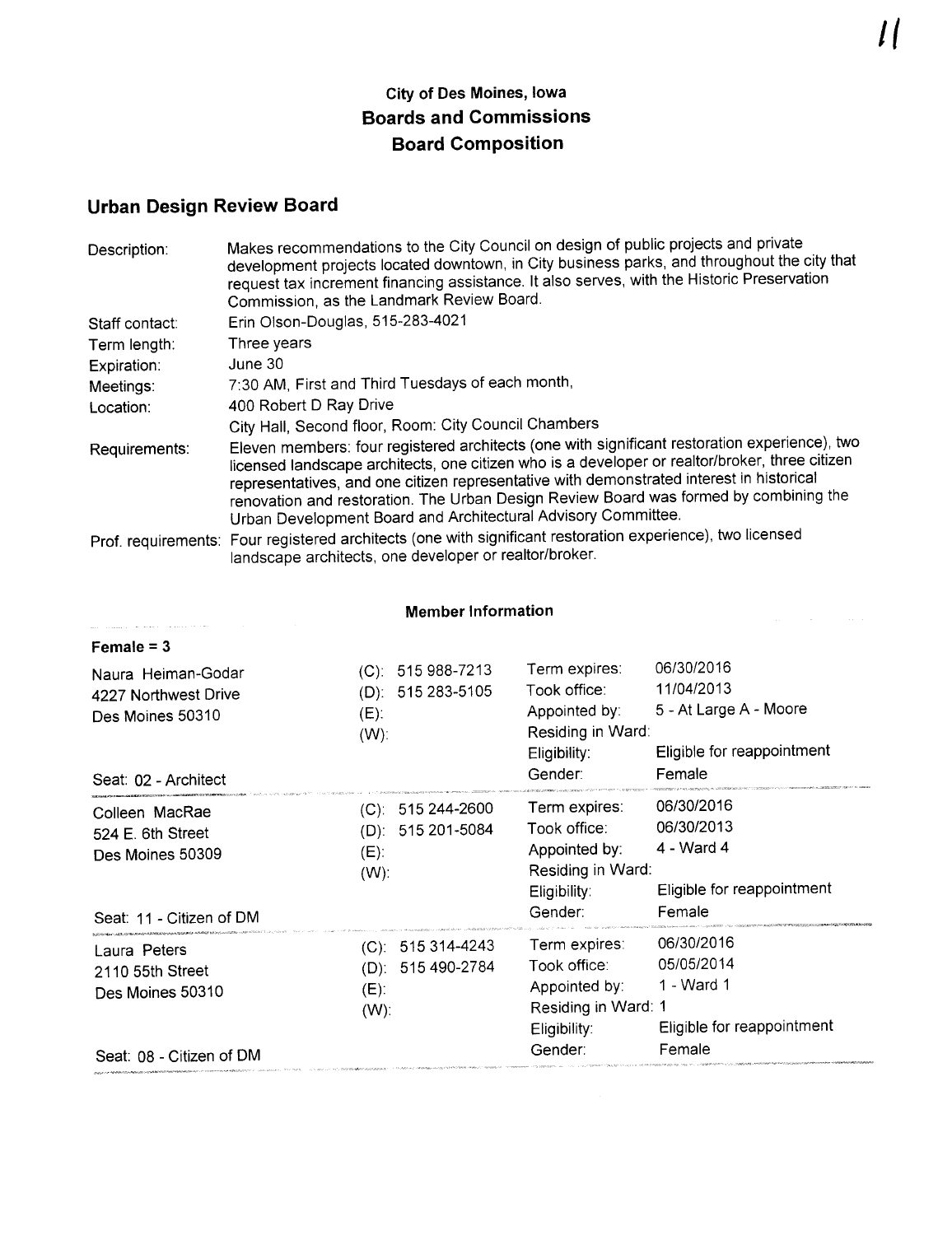$\frac{1}{2}$  and  $\frac{1}{2}$  and  $\frac{1}{2}$  and  $\frac{1}{2}$ 

## Member Information

## Male =7

|  | Scott Allen<br>2802 38th Street<br>Des Moines 50310<br>Seat: 01 - Architect (Restoration<br>Experience)                | $(C)$ :<br>$(D)$ .<br>$(E)$ . | 515 229-1318<br>(W): 515 309-3209                           | Term expires:<br>Took office:<br>Appointed by:<br>Residing in Ward: 1<br>Eligibility:<br>Gender: | 06/30/2008<br>09/08/2003<br>7 - Mayor<br>Not eligible for reappointment<br>Male            |
|--|------------------------------------------------------------------------------------------------------------------------|-------------------------------|-------------------------------------------------------------|--------------------------------------------------------------------------------------------------|--------------------------------------------------------------------------------------------|
|  | <b>Brian Clark</b><br>1913 37th Street<br>Des Moines 50310<br>Seat: 06 - Landscape Architect                           | $(C)$ :<br>$(D)$ :            | (E): 515 243-1303<br>(W): 515 288-4875                      | Term expires:<br>Took office:<br>Appointed by:<br>Residing in Ward: 3<br>Eligibility:<br>Gender: | 06/30/2009<br>02/10/2003<br>3 - Ward 3<br>Not eligible for reappointment<br>Male           |
|  | Seur Werker Contenuse<br>Seat: 10 - Citizen Rep(Historical<br>Renovation &<br>Restoration, demonstrated<br>experience) | $(C)$ :<br>$(D)$ :            | (E): 515 240-6072<br>(W): 515 240-6072                      | Term expires:<br>Took office:<br>Appointed by:<br>Residing in Ward: 3<br>Eligibility:<br>Gender: | 06/30/2014<br>01/26/2009<br>3 - Ward 3<br>Not eligible for reappointment<br>Male           |
|  | Tim Hielkema<br>2502 35th Street<br>Des Moines 50310<br>Seat: 04 - Architect                                           | $(C)$ :<br>$(D)$ :            | (E): 515 279-4392<br>(W): 515 974-5162                      | Term expires:<br>Took office:<br>Appointed by:<br>Residing in Ward: 1<br>Eligibility.<br>Gender: | 06/30/2017<br>07/01/2014<br>1 - Ward 1<br>Eligible for reappointment<br>Male               |
|  | Marlon Mormann<br>3320 Kinsey Avenue<br>Des Moines 50317<br>Seat: 09 - Citizen of DM                                   | $(E)$ :                       | (C): 515 710-0902<br>(D): 515 265-3512<br>(W): 515 265-3512 | Term expires:<br>Took office:<br>Appointed by:<br>Residing in Ward: 2<br>Eligibility:<br>Gender: | 06/30/2015<br>07/26/2010<br>2 - Ward 2<br>Not eligible for reappointment<br>Male           |
|  | Dennis Reynolds<br>220 51st Street<br>Des Moines 50312<br>Seat: 03 - Landscape Architect                               | $(C)$ :<br>$(E)$ :<br>$(W)$ : | (D): 913 961-0999<br>913 424-9046                           | Term expires:<br>Took office:<br>Appointed by:<br>Residing in Ward: 3<br>Eligibility:<br>Gender: | 06/30/2015<br>02/11/2013<br>6 - At Large B - Coleman<br>Eligible for reappointment<br>Male |

a componente comercial